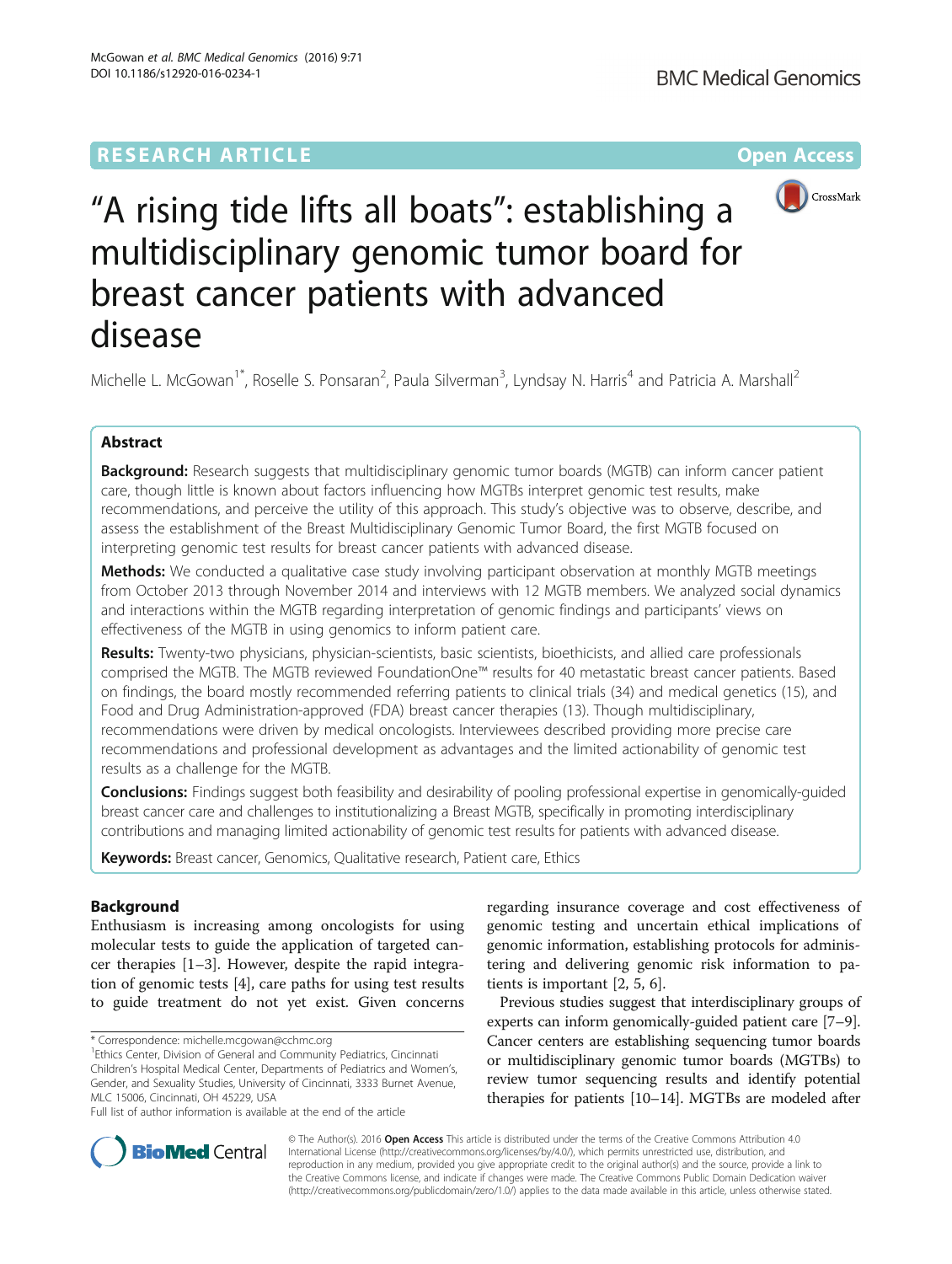widely-practiced, disease-specific tumor boards comprised of oncology, radiology, and pathology specialists who pool their expertise to review newly-diagnosed and challenging patients' cases [[15](#page-9-0)]. Research suggests that multidisciplinary cancer care teams can improve patients' therapy planning, pain control, and medication adherence, though findings supporting their effectiveness in impacting patient survival and the costs of care are limited [\[16](#page-9-0)–[18](#page-9-0)]. This may be due in part to discordance between recommendations and patient values and lack of follow up on tumor board recommendations [[19](#page-9-0), [20](#page-9-0)]. Nevertheless, studies suggest that multidisciplinary tumor boards and the use of standardized templates in tumor board conferences can improve oncology patient outcomes based on proxy measures such as the adherence to standards of care and national guidelines for treatment [[21](#page-9-0), [22\]](#page-9-0).

At this time little is known about the similarities and differences in how traditional multidisciplinary tumor boards and MGTBs impact patient care. What is known is that an MGTB diverges from typical multidisciplinary tumor boards by including professionals with expertise in clinical or basic sciences relevant to genetics and genomics, bioinformatics, and bioethics. For instance, The Michigan Oncology Sequencing Project utilized a mock MGTB to assess the clinical feasibility of implementing tumor sequencing to identify patients for biomarker-driven clinical trials [\[10\]](#page-9-0). Investigators at The Moores Cancer Center reported that their molecular tumor board involved participants from medical oncology, medical genetics, pathology, bioinformatics, and basic and translational science who analyzed patients with cancer diagnoses who had, on average, three prior therapies [\[13](#page-9-0)]. They argued that for a heavily pretreated population of patients with advanced disease, genomic testing and a molecular tumor board's recommendations could optimize patient management, though limited access to targeted drugs and clinical trials pose a hindrance [[15](#page-9-0)]. Miller and colleagues found that physicians were generally optimistic about the long-term potential for genomic tumor analyses for metastatic cancer patients, but more conservative about short-range benefits for patients undergoing genomic sequencing today [[14](#page-9-0)].

Limited information is available on factors influencing how MGTBs interpret test results and make patient care recommendations and members' attitudes towards the utility of this approach in guiding patient care. We report on a qualitative study to observe, describe, and assess the establishment of the Breast Multidisciplinary Genomic Tumor Board, the first MGTB specifically focused on interpreting genomic test results for breast cancer patients with advanced disease.

## Methods

We conducted a 1-year qualitative case study employing participant observation and in-depth interviews to study

the MGTB and its participants. The study was approved by the University Hospitals Case Medical Center Institutional Review Board. All individuals participating in MGTB meetings in-person and via phone- or webconference signed informed consent documents indicating their voluntary participation in the study. Participant observation was implemented at monthly meetings of the MGTB from October 2013 through November 2014. Participant observation refers to an approach in which researchers are embedded in a social environment and engaged in its ongoing activities to understand interactions between individuals and meanings attached to experiences and behavior [\[23, 24](#page-9-0)]. McGowan and Ponsaran took field notes describing observations of each meeting, providing us with an opportunity to observe the evolution of the practices of the MGTB throughout the first year that it met. All participants were invited to participate in an interview about their involvement with the MGTB. After the initial round of volunteers was secured, we sought breadth in professional backgrounds to reduce the potential for bias in the sample and to achieve theoretical saturation [[25](#page-9-0)]. The interview guide can be found in the [Appendix](#page-7-0). Meeting proceedings and interviews were audio-recorded for transcription and data analysis, which involved thematic analysis of qualitative text data and field notes [[25](#page-9-0)]. We analyzed social dynamics and interactions within the MGTB regarding interpretation and communication of genomic findings and participants' views on effectiveness of the MGTB approach to incorporating genomic findings into patient care, organizing the data into the themes of MGTB practices, perceived benefits of the MGTB, and perceived challenges of the MGTB.

## Results

The MGTB was launched in October 2013 and met for 60–90 min each month. The MGTB was comprised of 26 individuals representing medical, surgical, and radiation oncology, pathology, genetics, epidemiology, biostatistics, bioinformatics, clinical chemistry, pharmacology, nursing, bioethics, patient advocacy, and patient coordination. Interviews were conducted with 12 members of the MGTB from medical oncology, radiation oncology, medical genetics, pathology, bioinformatics, biostatistics, epidemiology, and patient coordination. Figure [1](#page-2-0) provides a description of the MGTB participants by area of specialization and whether they participated in only the participant observation component of the study or both the participant observation and interview components. Interviews ranged in length from 25 to 49 min. Observational data is presented below in narrative form, and data drawn from the interviews is primarily presented in block quotes, though data presented on the practices of the MGTB were collected both through observations and interviews. Given the small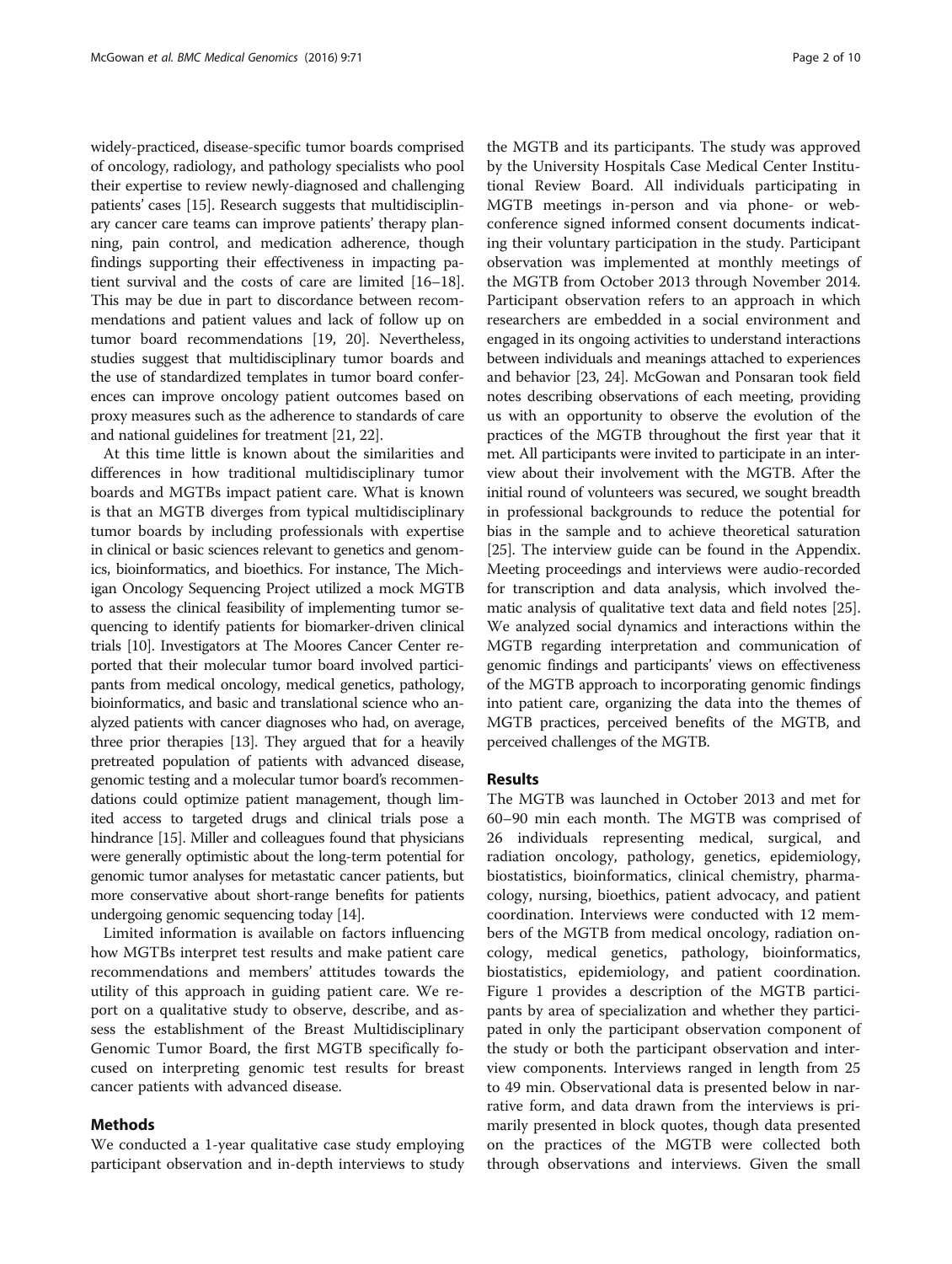<span id="page-2-0"></span>

sample size, and to protect MGTB members' identities, we refer to interviewees as treating physicians, physician-scientists, and basic scientists.

The goal of the MGTB was to provide a forum for oncologists to present cases of breast cancer patients who had undergone FoundationOne<sup>™</sup> testing<sup>1</sup> to a multidisciplinary group of experts to aid in interpreting test results and making patient care recommendations. Twenty six individuals participated in the MGTB during its first year, though MGTB meetings typically involved five to 15 attendees, including at least one medical oncologist, a pathologist, a bioethicist, and the patient navigator.

For each case, the physician ordering FoundationOne™ testing presented the patient's medical history, the pathologist showed and described the patient's pathology slides, and a discussion of the patient's FoundationOne™ test results followed. Results included individual genetic markers that may be related to the patient's cancer, variants of unknown significance (VUS), and annotated explanations supporting the relationship between each mutation or genomic alteration and drug pathways. The MGTB discussed every marker reported by FoundationOne™ to make recommendations regarding: 1) FDA-approved therapies for breast cancer treatment; 2) therapies approved by the FDA for use in other tumor types; and 3) clinical trials enrolling patients with genomic markers identified in the patient's tumor. The MGTB discussed treatment and research options and made recommendations for each genomic marker by consensus. The MGTB established levels of evidence for each recommendation based on Simon-Paik-Hayes biomarker guidelines [\[26\]](#page-9-0). The meeting moderator developed a web-based template to record, manage and report recommendations to ordering physicians. Over the course of the study, six treating physicians presented their patients' cases to the MGTB, and the board's recommendations became increasingly consistent and streamlined as participants became more familiar with the patterns of reported in FoundationOne<sup>™</sup> reports. Systematizing the approach to reporting MGTB recommendations for ordering clinicians was an important and deliberate goal

for establishing legitimacy, consistency and ethicality of the MGTB, and may have influenced the treatment recommendations of the MGTB in terms of ensuring consistent and thorough review of FoundationOne™ reports.

Genomic testing and presentation to the MGTB was left to physician discretion, however, all breast cancer patients' cases sent by the hospital to Foundation Medicine for genomic testing during the study period were presented at the MGTB. Between October 2013 and November 2014, the Breast MGTB reviewed cases of 40 female patients with advanced metastatic breast cancer (Table 1). Ages ranged from 34 to 77 (median age 54). Tumor types in this population of breast cancer patients included 25 (63%) triple negative, 12 (30%) hormone receptor positive (ER or  $PR \ge 1\%$ ), and three (7%) HER2 overexpressed (see Table 1). Patients reviewed by the Breast MGTB all had advanced disease, in distinction to the standard breast tumor board, where patients are almost exclusively presented at initial diagnosis so mostly have early stage disease.

A basic scientist explained: "These [MGTB] patients are the complicated ones. That's why we're sending them out for genomics because we're looking for other options, 'cause we're otherwise out of options."

A treating physician explained that indications for undergoing genomic testing included progression on standard breast cancer therapies (one for triple negative patients, two for hormone receptor positive patients), and lobular carcinomas with rare HER2 mutations with positive results. The preponderance of triple negative cases reviewed by the MGTB was explained by one treating physician in the following way:

**Table 1** Description of tumor types reviewed by MGTB,  $N = 40$ 

| Tumor Type                              | Number | Percent |
|-----------------------------------------|--------|---------|
| Triple negative                         | 25     | 63      |
| Hormone receptor positive/HER2 negative | 12     | 30      |
| HER2 overexpressed                      |        |         |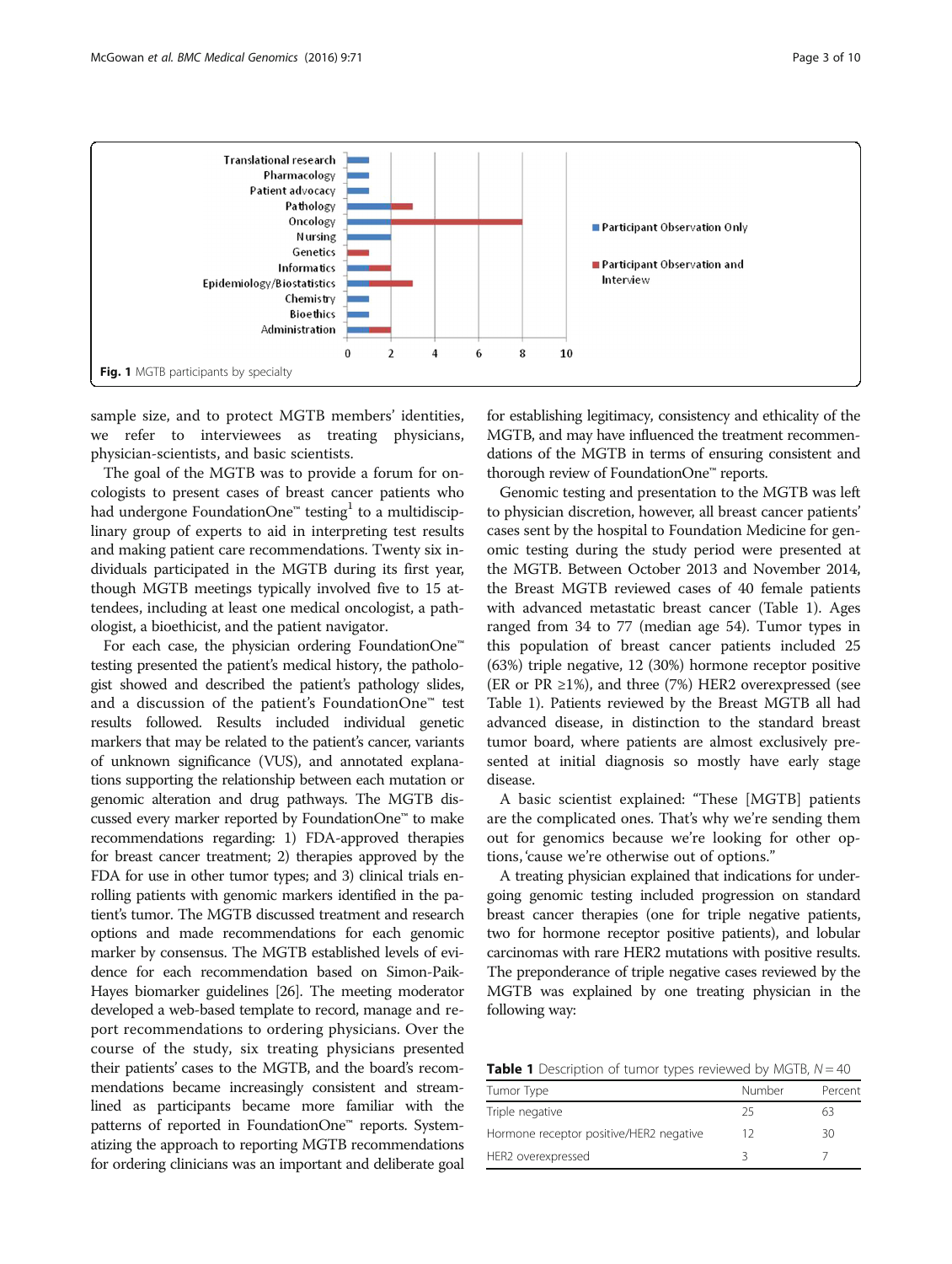<span id="page-3-0"></span>"Unfortunately in that subgroup of women [triple negative patients], we still lack long-term sort of treatments that help them in metastatic setting. So I probably, after a couple of lines in metastatic setting for triple-negative breast cancer, I think I would do the FoundationOne™ testing for these patients.

This quote illustrates that the aggressive nature of these tumors and the few standard treatment options available to these patients makes FoundationOne™ testing an appealing option for the triple negative patient population.

FoundationOne™ reports included recommendations for on-label and off-label drug therapies and clinical trials that targeted genomic alterations in the patient's tumor. The MGTB made recommendations based on actionable findings: mutations with associated therapies or clinical trials. The MGTB recommended referring most patients to clinical trials enrolling individuals with their genomic profile and clinical history (34, 85%) (see Table 2). Phase I, II and III clinical trials were recommended when available. The MGTB recommended FDA-approved therapies for breast cancer for 13 (33%) patients. The MGTB used FoundationOne™ results to recommend referring more than a third of the patients to medical genetics (15, 38%) for evaluation of suspected germline abnormalities associated with lifetime cancer risk. MGTB recommendations for additional testing were not always limited to recommendations presented in the FoundationOne™ report. The MGTB reviewed the recommendations issued in the commercial laboratory report, but made their own recommendations based on the expert advice of the MGTB participants. The group did not make recommendations for drugs or clinical trials beyond those suggested in the commercial laboratory report, but the MGTB occasionally made recommendations for additional testing beyond the scope of the FoundationOne™ recommendations, including androgen receptor testing (5, 12%) for triple-negative patients with a FoundationOne™ finding of a VUS suggesting an androgen receptor mutation and confirmatory HER2 testing for two patients (5%) for whom the patient's chart, disease

**Table 2** Recommendations from MGTR,  $N = 40$ 

progression, and/or FoundationOne™ HER2 mutation statuses were incongruent. The MGTB did not recommend any off-label use of drug therapies approved by the FDA for use in other tumor types. The organizers of the Breast MGTB made a decision early on in establishing the group that if there was insufficient data for FDA approval of genomically-targeted agents for use in breast cancer that the MGTB ought not recommend it for breast cancer patients outside of a clinical trial context.

A physician scientist described the tenor of recommendations made by the MGTB positively: "It's very good. I think Breast [MGTB] tends to be very conservative. After listening to just the general Genomic Tumor Board that we have had here, and listening to other Tumor Boards, nongenomic Tumor Boards, about … off-label use of different drugs in other clinical settings, I think there are groups that are a little bit more aggressive."

MGTB participants were proud of the fact that they limited recommendations to standard lines of breast cancer therapy, clinical trials, and referrals to medical genetics. Treating physicians explained that the MGTB's conservatism in relation to recommending off-label use of FDAapproved therapies reflected ethics of beneficence and nonmaleficence; they were uncomfortable recommending FDAapproved drugs that might harm breast cancer patients without proven benefit in their cancer type. The preponderance of recommendations from the MGTB that patients consider enrolling in targeted clinical trials reflected the lack of FDA-approved drugs for treating breast cancer tumors with specific genomic characteristics, and a recognition that participation in clinical research holds potential for different benefits, risks, and harms than standards lines of therapy.

#### **Benefits**

All interviewees described advantages of establishing the MGTB, including providing more precise patient care recommendations and physician professional development. Interviewees highlighted the importance of teamwork in interpreting genomic data and making recommendations,

| Recommendation              | Number of Patients | $\frac{0}{0}$ | Number of Patients who followed<br>MGTB recommendations | $\%$     |
|-----------------------------|--------------------|---------------|---------------------------------------------------------|----------|
|                             |                    |               |                                                         |          |
| Clinical trial              | 34                 | 85            | 6                                                       | 18       |
| FDA-approved therapies      |                    |               |                                                         |          |
| $\cdot$ On-label            | 13                 | 33            |                                                         | 38       |
| $\cdot$ Off-label           | 0                  | $\Omega$      | 0                                                       | $\Omega$ |
| Additional testing/biopsy   |                    |               |                                                         |          |
| • Androgen receptor testing |                    | 12            |                                                         | 100      |
| • Repeat HER2 testing       |                    |               |                                                         | 100      |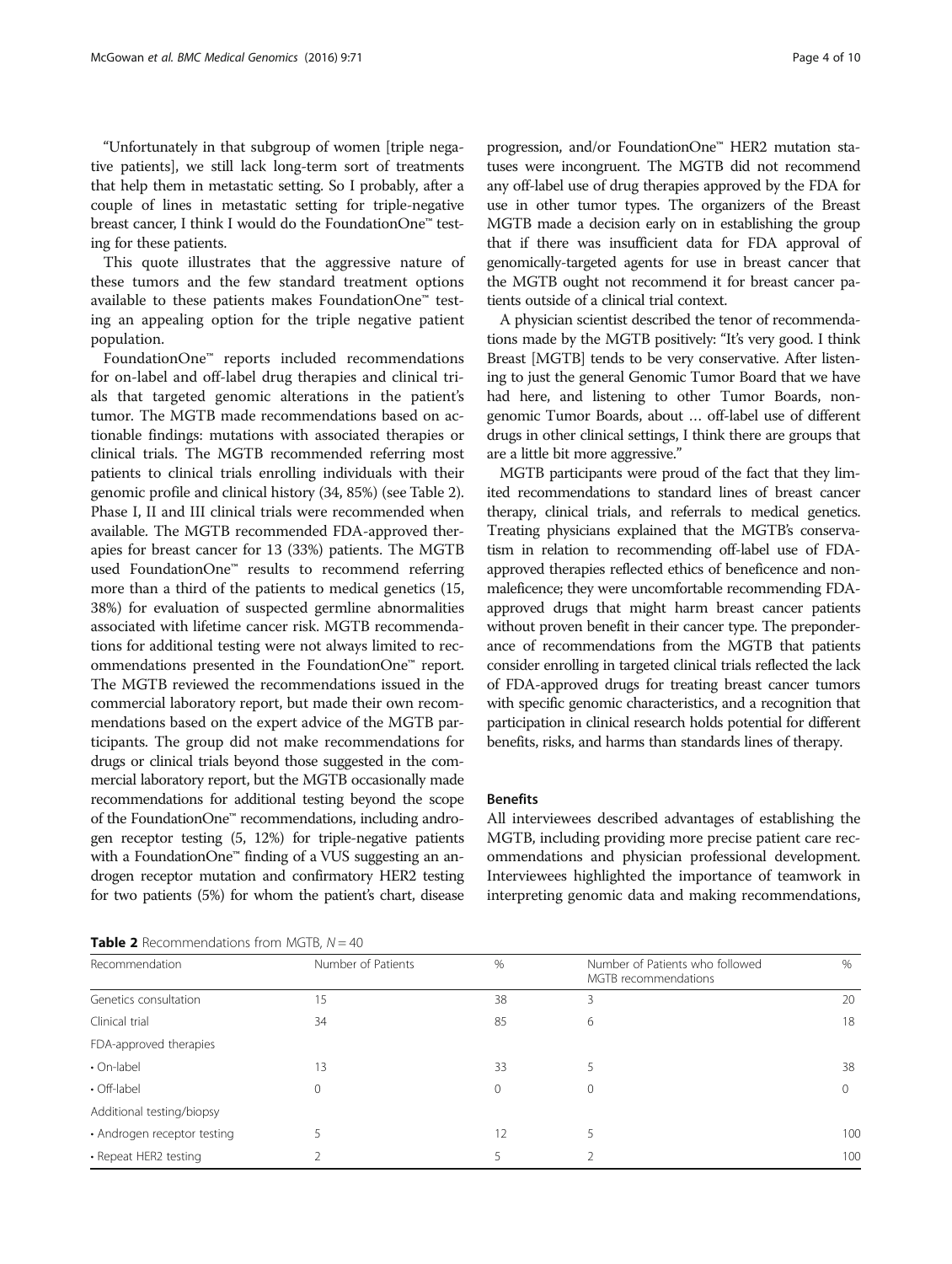and how this forum provided opportunities for interdisciplinary discourse. A treating physician noted:

"The participation has been spectacular… We have the cases presented and then have input from individuals from clinical medicine, from basic science, from bioinformatics and genomics about the testing …[T]he ethics perspective… is critical as we delve into realms that we don't clearly understand, where we have limited information about certain findings and being able to…responsibly disclose that to the patient."

Some physicians noted they would probably order fewer genomic tests if they did not have the MGTB's interpretive support, and that the MGTB's recommendations provided backing for the direction they were planning to suggest for their patients.

Another benefit mentioned was professional education through convening an MGTB:

"The 'value added' to the Genomic Tumor Board is the other thing that probably doesn't get discussed too much is the overall 'raising of the tides in the harbor,' so to speak, 'raises all ships.' … it's a great forum to discuss genomics and…serves as an educational forum, I think, for all physicians."

Along these lines, some basic scientists noted feeling responsible for drawing attention to matters of scientific relevance in interpreting FoundationOne™ reports that may not capture the attention of oncologists. As one explained:

"Some [clinicians] just don't have the time and they… don't have probably even the training …to really understand genomics in that sense, and so until clinicians are trained in genomics … which I'm assuming will happen years going forward … this is really proving to me that you need a team of people to make this happen."

### Challenges

We observed and participants identified technical and ethical challenges of incorporating genomic testing into patient care. For example, analysis of meeting and interview transcripts revealed that though inherently multidisciplinary, the MGTB's discussions and recommendations were largely driven by medical oncologists with occasional input from basic scientists and physician-scientists. This dynamic remained constant during the 13 month time frame of the study. Though the rhetoric of inclusion was universal in participants' descriptions of the MGTB, it was primarily treating physicians who conferred consensus of the group's recommendations. Interviewees noted that expertise reflected in the recommendations was heavily influenced by who participated in MGTB meetings. Several called for increased substantive contributions from basic and translational scientists, pharmacologists, and medical geneticists to optimize the MGTB's capacity, who were specifically valued for their expertise in tumor biology, interpreting genomic test results, referring patients to

specific clinical trials, and their understanding of disrupted pathways that can predict response to FDA-approved treatments. However, a basic scientist noted that the format of the FoundationOne™ reports limited scientists' ability to contribute to the MGTB: "[W]e can't take advantage of expertise in bioinformatics because we're not given any information on the bioinformatics."

The absence of regular representation from medical genetics and genetic counseling was noted by several interviewees as a crucial challenge for the MGTB; a genetics professional participated in just one meeting during the thirteen month observation period. One basic scientist called for expanding the criteria for MGTB membership, advocating for the inclusion of nurses and social workers "because I think that patients will tell the nurses and social workers things that they will not tell the doctors. In fact I know they do." However, the composition of the group remained constant during the study period.

Disciplinary differences were apparent in how MGTB members evaluated the quality of the FoundationOne™ test, yet participants' concerns about the utility of the test were rarely mentioned in the context of the MGTB meetings. Treating physicians we interviewed focused on how genomic testing is: "just one of the tools we have in the toolbox. You don't use every tool on every patient, and not every doctor uses every tool." A physicianscientist explained: "In practice (and I don't mean this just here), I think [precision medicine] it's still a little ways away from really having a direct impact, I think a lot of mutations that are screened for on those [FoundationOne™ tests] are still not actionable clinically." Though this study did not systematically collect data on how genomic test results informed ordering physicians' recommendations for each patient's care, treating physicians we interviewed conveyed that the clinical utility of genomic test results was low for many patients, and was significant in impacting treatment course for a few (see Table [2](#page-3-0) for the number of patients whose course of treatment was informed by MGTB recommendations). As one treating physician explained:

When we get results that are useful, it can be very useful and beneficial to the patient. But more often than not, the results are of interest, potentially hypothesisgenerating, and have little impact, little clinical impact, on the patient's current state and seem to only benefit a small proportion of our patients.

Clinicians struggled with how to strike an appropriate balance of hope and realism regarding the actionability of genomic test results, raising questions about the role the MGTB should play in addressing the implications of their recommendations for patient care.

In light of these limitations, the MGTB's discussions focused on what recommendations could be made with the knowledge of patients' treatment histories and the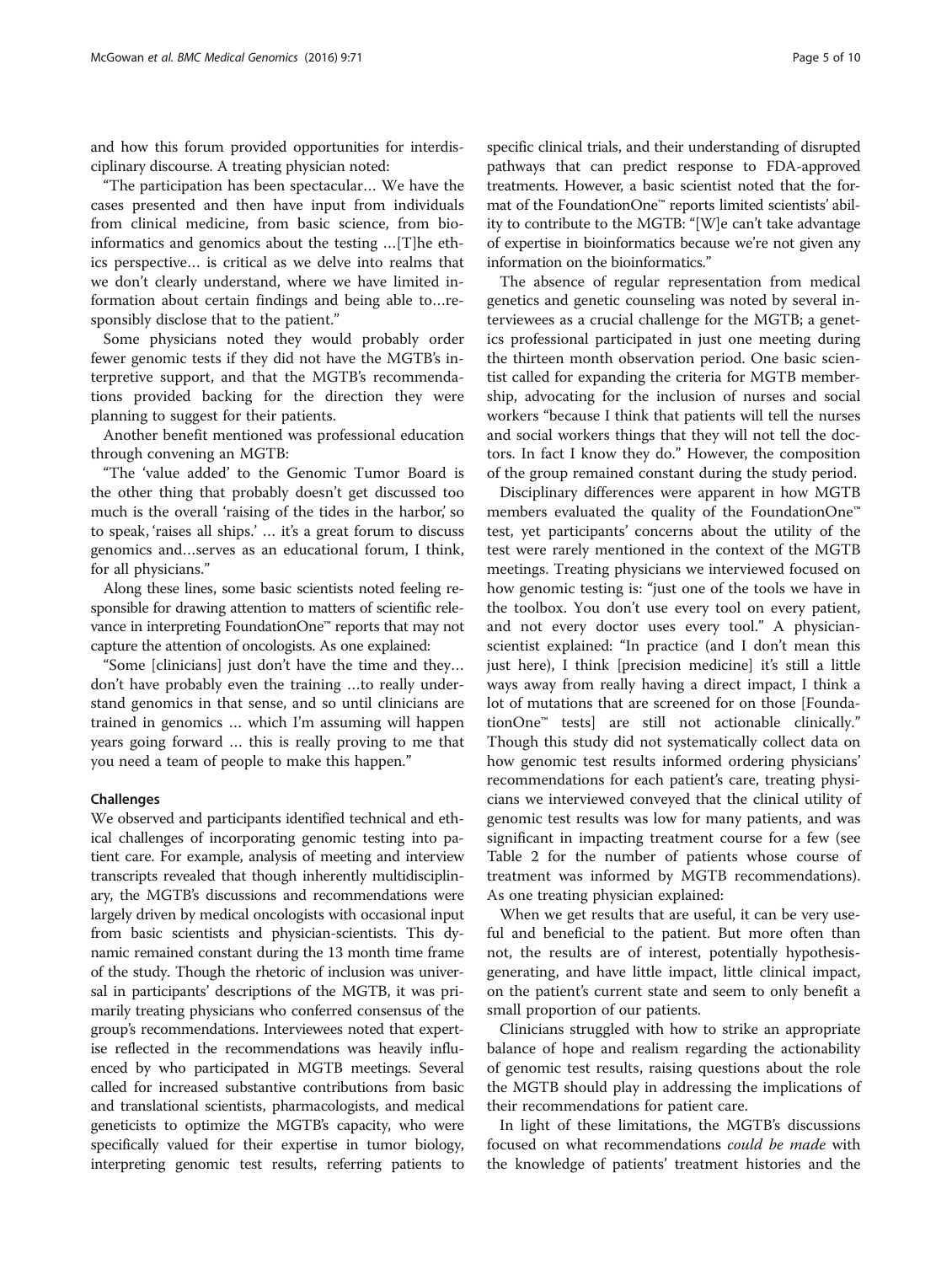incomplete insight provided by genomic testing. Some basic scientists noted that FoundationOne™ reports were insufficiently detailed or too incomplete to assess the value of these recommendations. While some were confident in the accuracy of reports, others expressed frustration that reports did not convey levels of confidence in each recommendation, particularly for germline variants. A physician-scientist also questioned how Foundation Medicine validates its product:

"They have teams of people to study the mutations, do literature searches, figure out eligibility for clinical trials, and so … we probably don't rigorously question all they put in their report as often as…we should. You know, we pay them to do the test and assume that they're doing it correctly, but…I think that more validation is what we need."

The fact that the MGTB only reviewed patients with advanced disease complicated the process of making recommendations, as FoundationOne™ reports regularly identified FDA-approved therapies patients had already exhausted and clinical trials with exclusionary enrollment criteria. The tone of MGTB meetings suggested that patients were committed to aggressively treating their cancer, though occasionally a treating physician would mention limitations the patient or her family had put on the types of care they were willing to accept (e.g., chemotherapy via pill or infusion; aggressive vs. palliative care; work, family, or insurance coverage considerations) or willingness to travel to participate in a clinical trial. Nevertheless, in most cases the MGTB recommended shifting away from standard therapies toward clinical trials. FoundationOne™ reports clinical trials sites that are open nationally and internationally, and at the time of this study few were available in the city where patients were receiving care. The MGTB typically looked to ClinicalTrials.gov, the United States' registry for public and private clinical studies involving human subjects, for genomically-targeted oncology clinical trials, but limited its recommendations to trials with open sites in the region, recognizing that patients may be most likely to consider participating in trials within driving distance.

Most interviewees mentioned they would like updates on patients reviewed by the MGTB, to learn how treating physicians and patients made use of recommendations, and patient outcome data on genomically-targeted therapies and clinical trials. A physician-scientist explained:

"I would like to see how many people were actually able to…be on a clinical trial…to evaluate whether or not if they were put on a different drug…it helped them or extended their life. I'd also like to know how they felt about the whole experience, whether or not they thought it was worthwhile, especially [because] it's a lot of money.<sup>2</sup> So they've spent a lot of money on these things and so it would be nice to know if they thought it was of benefit."

Finally, not all participants considered FoundationOne™ ethically neutral. Specifically, participants wondered if patients understood they might receive unexpected or unwanted information, as genomic tumor analysis might reveal germline mutations with implications for personal and familial lifetime health risks. MGTB participants worried that if patients knew that tumor analyses could illuminate germline risks it may perpetuate mistrust and misunderstanding of genetic testing. A physician-scientist also wondered if more explicit informed consent processes should be in place for sending prior tumor biopsies for genomic testing to protect patient autonomy. A treating physician stated:

"[There are] huge ethical issue[s] with many…social, legal and other implications because of the cost, the potential harm…I think we have to try and develop some sort of controls around the situation by setting up guidelines in… a logical way…for [the] community, for all of us, for the oncology world, because we're all struggling with it and it's here right now…so we have to catch up."

This statement suggests that MGTB members saw themselves as trying to get in front of a deluge of genomic testing that is rapidly making its way into clinical oncology without requisite knowledge or procedures in place to ensure well-informed, genomically-guided patient care. As a treating physician noted:

"We need more structure around the way we're putting together the recommendations, and the delivery of the recommendations, because right now it's still very much… a work-in-progress where we're trying to assess what the level of evidence is to even make a certain recommendation…but we have not yet delved into how… the treating oncologist actually delivers the information and what kind of advice they should be giving and exactly how we suggest that [information] be given."

## Discussion and conclusion

This paper reports on a case study of the establishment of the first Breast MGTB. Findings suggest both feasibility and desirability of pooling professional expertise of clinicians and scientists in reviewing and making recommendations for genomically-guided breast cancer care. This study also suggests that there are technical and ethical challenges to institutionalizing a Breast MGTB.

This MGTB provides a unique forum to discuss genomic test results for cancer patients. While the MGTB resembles a regular multidisciplinary tumor board in its use of a standardized template to issue recommendations to treating physicians based on national guidelines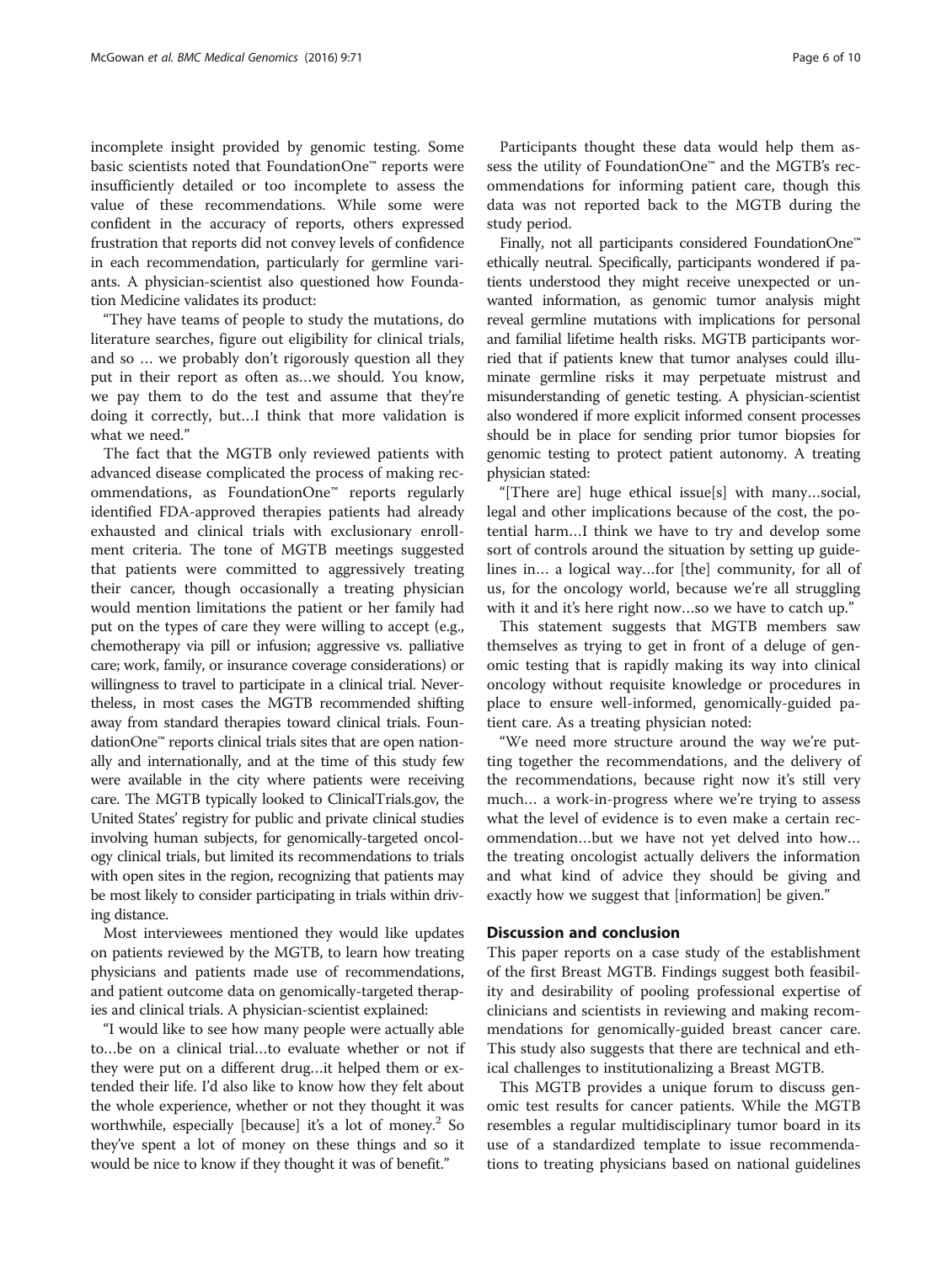for evidence-based breast cancer treatment [\[21](#page-9-0), [22\]](#page-9-0), it departs from a typical breast tumor board by involving non-clinicians in interpreting commercial test results for a single cancer type. A dynamic process unfolded in the MGTB's first operating year in which the interpretation and standardization of recommendations continually evolved. This case study confirms the feasibility of standardizing interdisciplinary evaluation and recommendations. This was especially evident in the MGTB's uptake of levels of evidence for making recommendations and reluctance to recommend FDA-approved therapies for offlabel use, which is consistent with the dominant epistemological frameworks in oncology of adherence to national guidelines supporting evidence-based medicine and randomized controlled trials [\[22, 27, 28\]](#page-9-0) and the bioethical principles of beneficence and nonmaleficence [\[29\]](#page-9-0).

The Breast MGTB's commitment to standardizing the integration of molecular tumor analyses into metastatic patient care signals what Nelson and colleagues characterize as a new sociotechnical regime in oncology focused on actionability of genomic results, "whereby the articulation of molecular hypotheses and experimental therapeutics become central to patient care," through integration into existing clinical practices, decision-making, clinical trials, and health care infrastructures [\[30](#page-9-0)]. This case study confirms that molecular explanations inform the MGTB's recommendations, but perhaps not yet to the extent of constituting an actionable regime. The MGTB primarily recommended referring patients to clinical trials, yet several participants cautioned that when patients had already exhausted standard therapies their expectations needed to be tempered when approaching genomic testing as an avenue for accessing new treatments or clinical trials for which they would be eligible. This suggests that FoundationOne™ testing is "actionable in principle" more than in practice in that many tumor mutations can be linked to FDA-approved therapies and/or clinical trials [\[31](#page-9-0)], but access to targeted drugs and clinical trials is still limited [\[15](#page-9-0)] and how MGTB recommendations impact patient outcomes is as of yet unknown. Hence, clinical utility is still largely promissory. This is evident in the levels of evidence the MGTB assigned to recommendations based on confidence in degree of actionability of results, and how the MGTB limits clinically actionable results to drug targets that are FDA-approved for breast cancer. The promissory tenor of genomic testing is reflected in our findings that treating physicians perceived the clinical utility of genomic testing to be significant for few patients but low for most patients, which was further evidenced through the low uptake of MGTB recommendations related to genomic testing by patients whose cases were reviewed. While these findings are consistent with previous research on follow up on tumor board recommendations [\[15](#page-9-0), [19](#page-9-0), [20](#page-9-0)], our study cannot explain the specific factors that contributed to uptake of MGTB recommendations by physicians and patients.

Another key finding included the widely-recognized importance of a multidisciplinary team, with experts in science, genomics, and ethics, which is aligned with the makeup of other genomic tumor boards [\[13](#page-9-0)]. Yet, treating physicians drove the Breast MGTB's recommendations during its first year, which may reflect modeling the MGTB on a standard breast tumor board. To capitalize on the MGTB's multidisciplinary expertise, deliberate efforts may be necessary to promote substantive contributions by clinicians and scientists unaccustomed to participating in tumor boards. As Parker and colleagues have also suggested [\[15](#page-9-0)], bolstering the attendance and engagement of professionals from medical genetics and pharmacology are especially warranted to increase substantive expertise and understanding of genetics and drug pathways. The potential for dependence on commercial laboratory interpretation of test results poses a problem for the rapid integration of un(der)-validated genomic tests, posing risks to the integrity of clinical judgment and patient care [\[5](#page-8-0)]. This may be especially important if the MGTB is to avoid overreliance on the commercial laboratory's interpretation of genomic test results, a concern raised both by physician-scientists and basic scientists who noted the group's relatively uncritical acceptance of the validity of (FoundationOne<sup>TM</sup>) results. Participants also noted benefits of increasing the participation of professionals who may be particularly useful for securing informed consent for genomic testing, managing incidental germline findings, and serving as educational resources for MGTB members [\[32](#page-9-0)].

Finally, all interviewees described benefits of convening the MGTB for patients and especially physicians, with one participant referencing the aphorism "a rising tide lifts all boats" to signify the communal benefits of pooling expertise to enhance genomic knowledge. While the stated goal of the MGTB was to improve patient care through targeted therapeutics, an underlying, and increasingly prominent, goal became educating clinicians about genomic markers, drug pathways, and the interpretation genomic test results. These goals do not negate one another, but occur in parallel, sometimes complementarily but with potential for conflict. This finding reflects the current state of genomic medicine, with its technical limitations and the unknown potential for impacting patient outcomes, but also raises the importance of acknowledging how the MGTB can be of use to physicians and patients considering testing. Of interest is how the MGTB can balance responsible stewardship of genomic technology in promoting cancer patients' autonomous decisionmaking and professional education on incorporating genomics into clinical practice with a holistic understanding of the benefits and limitations of technology. Adequate informed consent poses a significant challenge to integrating genomic tools into oncology for two reasons. First, low genetic literacy can influence patients' comprehension of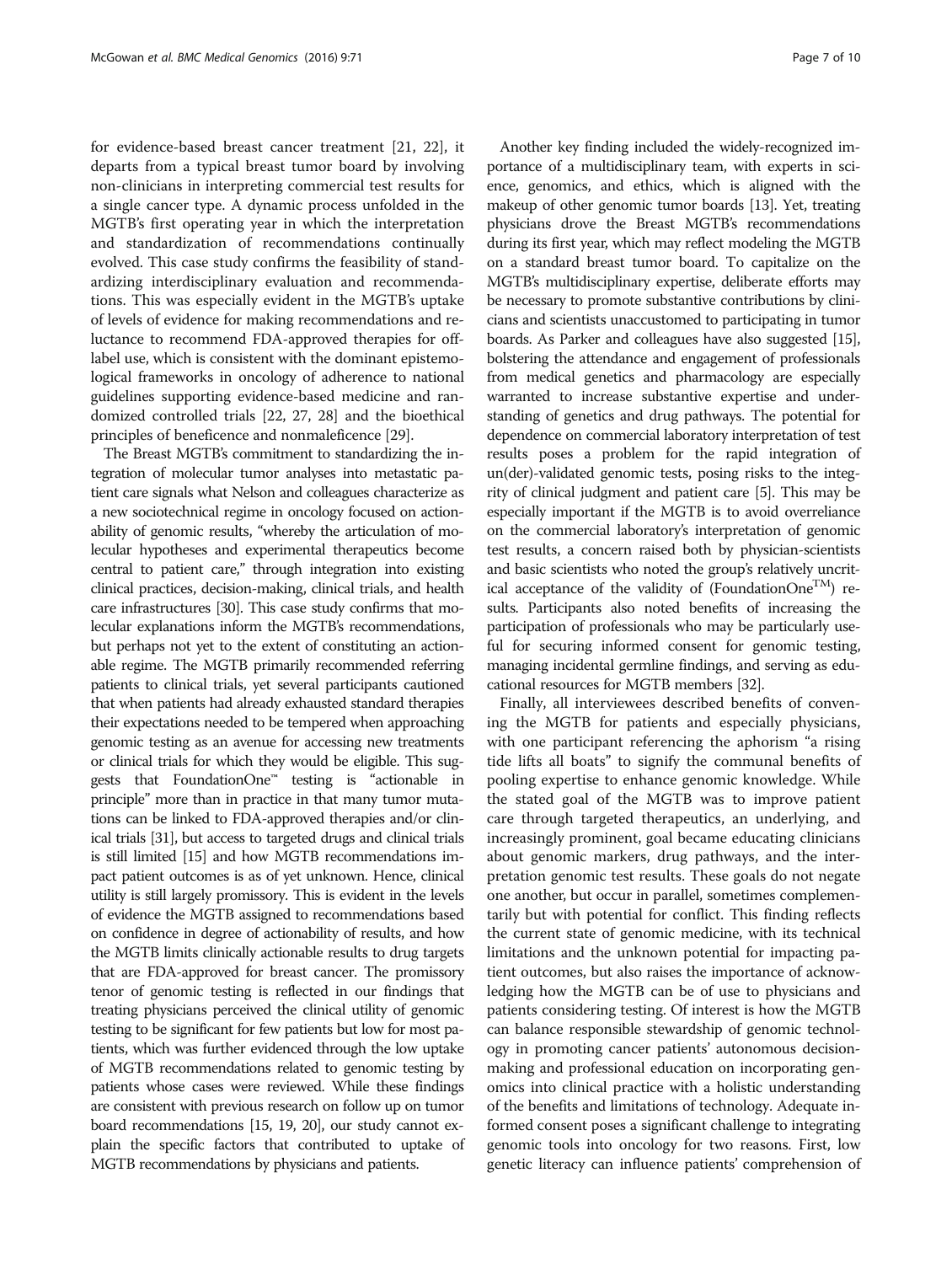<span id="page-7-0"></span>the differential implications of germline and somatic testing [\[2](#page-8-0)]. Second, most oncologists have minimal training and confidence in genomic testing and interpretation of results [\[2](#page-8-0), [33, 34\]](#page-9-0). Thus, in addition to promoting genomic expertise among oncologists through professional education [\[15\]](#page-9-0), an MGTB is well-positioned to promote better informed consent through educating both physicians and their patients. Previous research has suggested that involving patients in multidisciplinary tumor board meetings deserves further consideration as an avenue for ensuring that tumor board recommendations reflect patient values [\[20](#page-9-0)]. This may be one pathway to both educate metastatic breast cancer patients about what genomic testing can realistically offer, and to assess how patient values can inform MGTB deliberations regarding recommendations for treatment.

This study has three primary limitations. Our analysis is limited to a single MGTB and reflects the dynamics at one institution; there may be local variability in the approaches and implementation of MGTBs. Furthermore, this study did not systematically track patient outcomes; a clinical report presenting information about patients presented at the MGTB will be published separately. Finally, this study did not gather the perspectives of patients who were offered FoundationOne™ testing. Patient viewpoints and the factors that contributed to their decisions to undergo testing and engage MGTB recommendations are unknown.

This case study presents several directions for future research, including assessment of professional variability in offering genomic testing in oncology and making treatment recommendations on the basis of genomic findings, and how physicians communicate the risks and benefits of genomic testing and respond to MGTB recommendations. Factors that influence patients' decisions to undergo or forego genomic testing and their responsiveness to MGTB recommendations also warrant attention. Finally, this study raises questions about broader ethical and social implications of offering genomic testing to advanced breast cancer patients with the aim of improving treatment options, but more often than not, presenting opportunities to participate in clinical trials research. Engagement with these issues will provide a more holistic understanding of the ethical and social implications of the clinical integration of genomic technology in oncology.

## **Endnotes**

<sup>1</sup>Described by the commercial vendor as "a fully informative genomic profile that helps physicians make treatment decisions for patients with cancer by identifying the molecular growth drivers of their cancers and helping oncologists match them with relevant targeted therapeutic options"[[35\]](#page-9-0) <sup>2</sup>

<sup>2</sup>(FoundationOne<sup>TM</sup>) cost \$5800 at the time of the study [[36\]](#page-9-0)

## Appendix

### In-depth interview guide

Impressions of involvement in the MGTB

- 1. What is your professional role on the Multidisciplinary Genomic Tumor Board (MGTB)?
- 2. Now that the MGTB has been meeting for several months, what is your impression of your experience thus far?
	- a. What has been going well?
	- b. What areas require improvement?
	- c. How well represented are various disciplinary perspectives in MGTB deliberations?
		- i. Are there particular perspectives that you have found especially helpful or interesting?
		- ii. From which disciplines would you like to hear more?
- 3. What do you think of the presentations of cases and (Foundation $One^{TM}$ ) reports?
	- a. How useful is it to receive the (Foundation $One^{TM}$ ) reports before the meeting?
	- b. What do you think of the format of the MGTB meetings? (proceeding from clinical history of patient to (FoundationOne<sup>TM</sup>) report to action plan)?
- 4. What do you see as the benefits of convening the MGTB?
- 5. Conversely, what do you see as the drawbacks of having an MGTB analyze and make recommendations regarding patient care?
- 6. In the course of the MGTB meetings, the participants have also weighed in on (a commercial platform). What are your impressions of the process of developing (a commercial platform)? What impact do you think the platform will have on clinical care once implemented?

## Determining Clinical Utility

- 7. Would you please describe how (Foundation $One^{TM}$ ) reports patient results?
	- a. In your opinion, what factors influence the MGTB s interpretation of (FoundationOne<sup>TM</sup>) reports?
	- b. In your opinion, are there any changes you would suggest for how patient results are reported?
- 8. How does the MGTB make recommendations regarding therapeutic options and clinical trials?
	- a. If it were up to you as an individual, would you have made the same recommendations that the MGTB has thus far? Why or why not?
	- b. In your opinion, how does clinical utility factor into the recommendations that are made?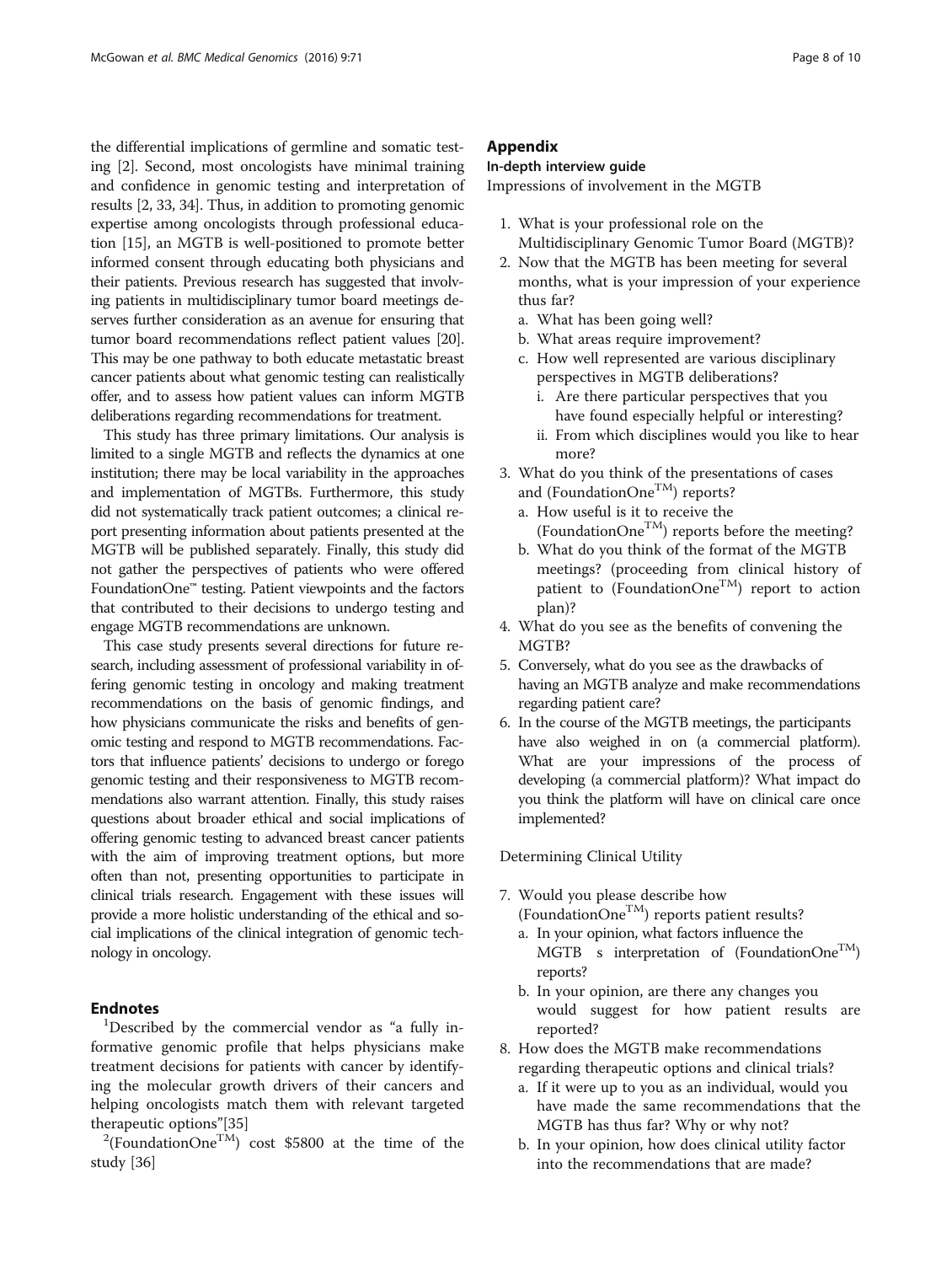- <span id="page-8-0"></span>c. What are the most important criteria for deciding that genomic data might have clinical utility? When you make a decision, what considerations are most important?
- 9. How would you describe the process for making a recommendation? What are your impressions?
	- a. Are there cases that have been presented that stood out to you as unique or noteworthy? What make them stand out to you? (e.g. straightforward, ambiguous)

## Use of MGTB recommendations

- 10.Are you a clinician who orders (FoundationOne<sup>TM</sup>) tests for breast cancer patients?
	- a. If yes, how useful are the MGTB s
	- recommendations regarding (FoundationOne<sup>TM</sup>) test results? How do you communicate (FoundationOneTM) results and MGTB recommendations to your patients? How receptive have patients been to recommendations?
	- b. If no, what would you like to know about how these recommendations are utilized by clinicians and how results are conveyed to and received by patients?
- 11.Are (FoundationOne<sup>TM</sup>) reports and corresponding MGTB recommendations making their way into the electronic medical record?
	- a. What do you see as the implications of including these results in the electronic medical record? Or, of leaving them out?

#### Going Forward

- 12.What role do you think the MGTB should have in the future?
	- a. How should it be organized?
	- b. Who should be involved?
	- c. Should it expand its scope beyond reviewing (FoundationOne<sup>TM</sup>) test results for breast cancer patients? Why or why not?
- 13.What do you see as the most pressing ethical, legal and social implications of sequencing tumors of breast cancer patients?
	- a. How, if at all, do you think that the MGTB can mediate these challenges in the future?

#### Abbreviations

ER: Estrogen receptor; FDA: Food and Drug Administration; HER2: Human epidermal growth factor receptor 2; MTGB: Multidisciplinary Genomic Tumor Board; PR: Progesterone-receptor; VUS: Variants of unknown significance

#### Acknowledgments

This work was supported by The Center for Genetic Research Ethics and Law (National Human Genome Research Institute grant P50HG003390). Additional thanks go to Steve Maximuk and Joy Knight for their assistance in compiling

data on the patient cases presented at the MGTB, the recommendations made by the MGTB, and patient trajectories after MGTB review of their genomic test results. We also appreciate the comments from anonymous reviewers on an earlier version of this manuscript.

#### Funding

Support for this research was provided by National Human Genome Research Institute grant P50HG003390. The funding body was not involved in the design of the study, the collection, analysis and interpretation of data, nor the writing of the manuscript.

#### Availability of data and materials

The authors confirm that all data underlying the findings are fully available without restriction. Ethical restrictions make data unsuitable for public deposition. A de-identified data set is available upon request to the corresponding author.

#### Authors' contributions

MM contributed to the conception and design of the manuscript; acquired, analyzed and interpreted the data; and drafted and revised the manuscript for intellectual content. RP acquired, analyzed and interpreted the data and revised the manuscript for intellectual content. PS acquired data and revised the manuscript critically for intellectual content. LH revised the manuscript critically for intellectual content. PM contributed to the conception and design of the manuscript, acquired data, and revised the manuscript for intellectual content. All authors read and approved the final manuscript.

#### Competing interests

The authors declare that they have no competing interests.

#### Consent for publication

Not applicable.

#### Ethics approval and consent to participate

The study was approved by the University Hospitals Case Medical Center Institutional Review Board. All individuals participating in MGTB meetings inperson and via phone- or web-conference signed informed consent documents indicating their voluntary participation in the study.

#### Author details

<sup>1</sup> Ethics Center, Division of General and Community Pediatrics, Cincinnati Children's Hospital Medical Center, Departments of Pediatrics and Women's, Gender, and Sexuality Studies, University of Cincinnati, 3333 Burnet Avenue, MLC 15006, Cincinnati, OH 45229, USA. <sup>2</sup> Case Western Reserve University School of Medicine, Cleveland, USA. <sup>3</sup> Case Western Reserve University School of Medicine, University Hospitals Seidman Cancer Center, Cleveland, USA. 4 National Cancer Institute, Washington, DC, USA.

### Received: 31 December 2015 Accepted: 14 November 2016 Published online: 21 November 2016

#### References

- Hamburg MA, Collins FS. The path to personalized medicine. N Engl J Med. 2010;363(4):301–4.
- 2. McGowan ML, Settersten Jr RA, Juengst ET, Fishman JR. Integrating genomics into clinical oncology: ethical and social challenges from proponents of personalized medicine. Urol Oncol. 2014;32(2):187–92.
- 3. Schilsky RL. Personalized medicine in oncology: the future is now. Nat Rev Drug Discov. 2010;9(5):363–6.
- 4. Raman G, Wallace B, Patel K, Lau J, Trikalinos TA. Update on horizon scans of genetic tests currently available for clinical use in cancers. In. vol. 2013. Rockville: Center for Medicare and Medicaid Services; 2011.
- 5. McGowan ML, Fishman JR, Settersten Jr RA, Lambrix MA, Juengst ET. Gatekeepers or intermediaries? The role of clinicians in commercial genomic testing. PLoS One. 2014;9(9), e108484.
- 6. Evans JP, Berg JS. Next-generation dna sequencing, regulation, and the limits of paternalism: the next challenge. JAMA. 2011;306(21):2376–7.
- 7. Exner R, Bago-Horvath Z, Bartsch R, Mittlboeck M, Retel VP, Fitzal F, Rudas M, Singer C, Pfeiler G, Gnant M, et al. The multigene signature MammaPrint impacts on multidisciplinary team decisions in ER+, HER2- early breast cancer. Br J Cancer. 2014;111(5):837–42.